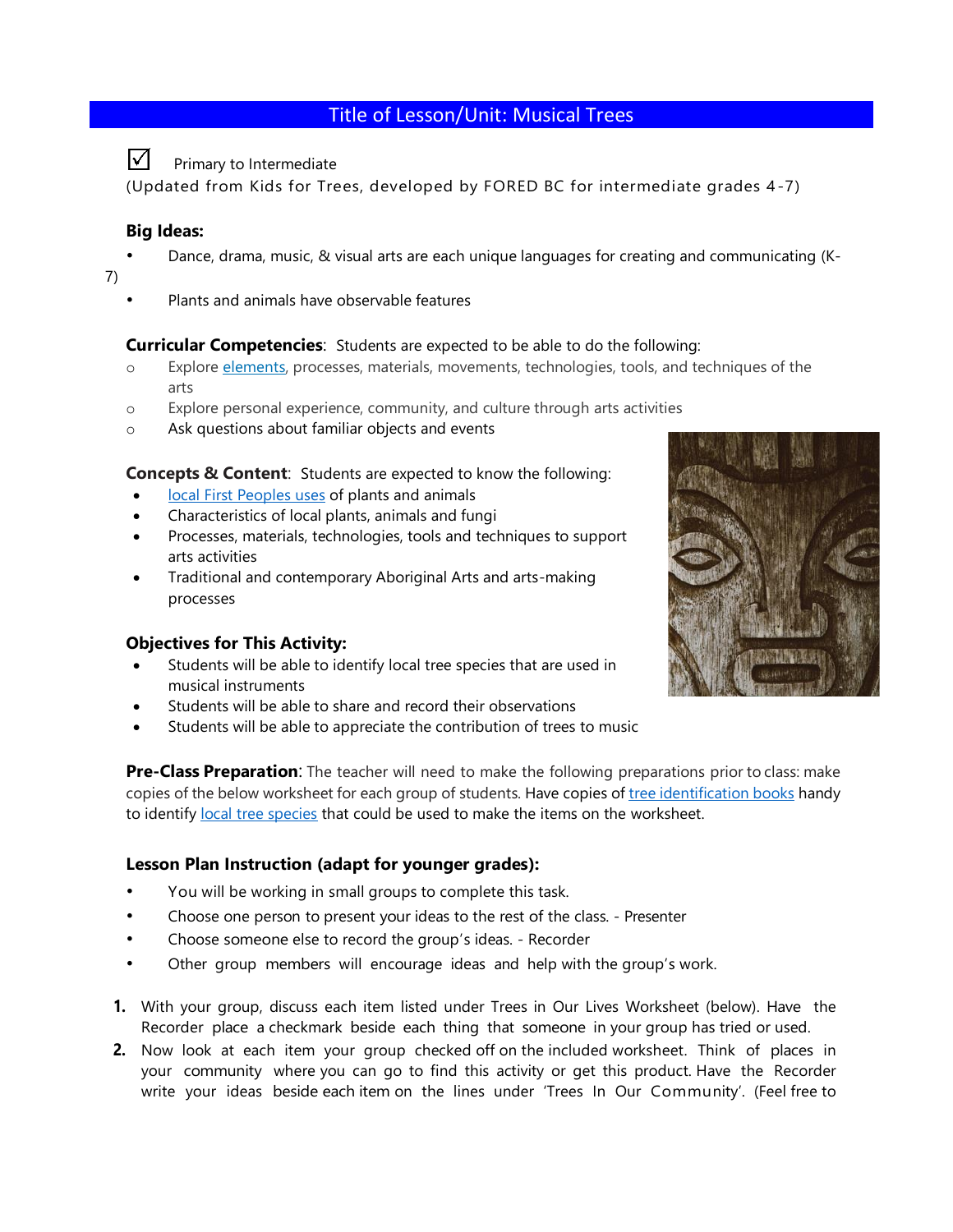explore online with supervision).

**3.** When your group is finished, help your Presenter get ready to explain your ideas to the whole class.

Trees contribute to many aspects of our lives that involve music, art, literature and theatre. The following worksheet includes activities and materials that are made possible through the use of trees or tree products.



### **Extensions**:





• Make

your own musical instrument from recycled materials - [CBC News.](https://www.cbc.ca/parents/play/view/activity_musical_instruments)

• Making [music from trees.](http://archive.kuow.org/post/carving-music-out-northwest-trees) Or Growing an **Ethical**, Sustainable Guitar Forest.

• Invite local First Peoples into your class to share their knowledge of how trees are used in their culture and demonstrate (eg. cedar for basket weaving, drumming)

• Make a display showing others how trees are used.